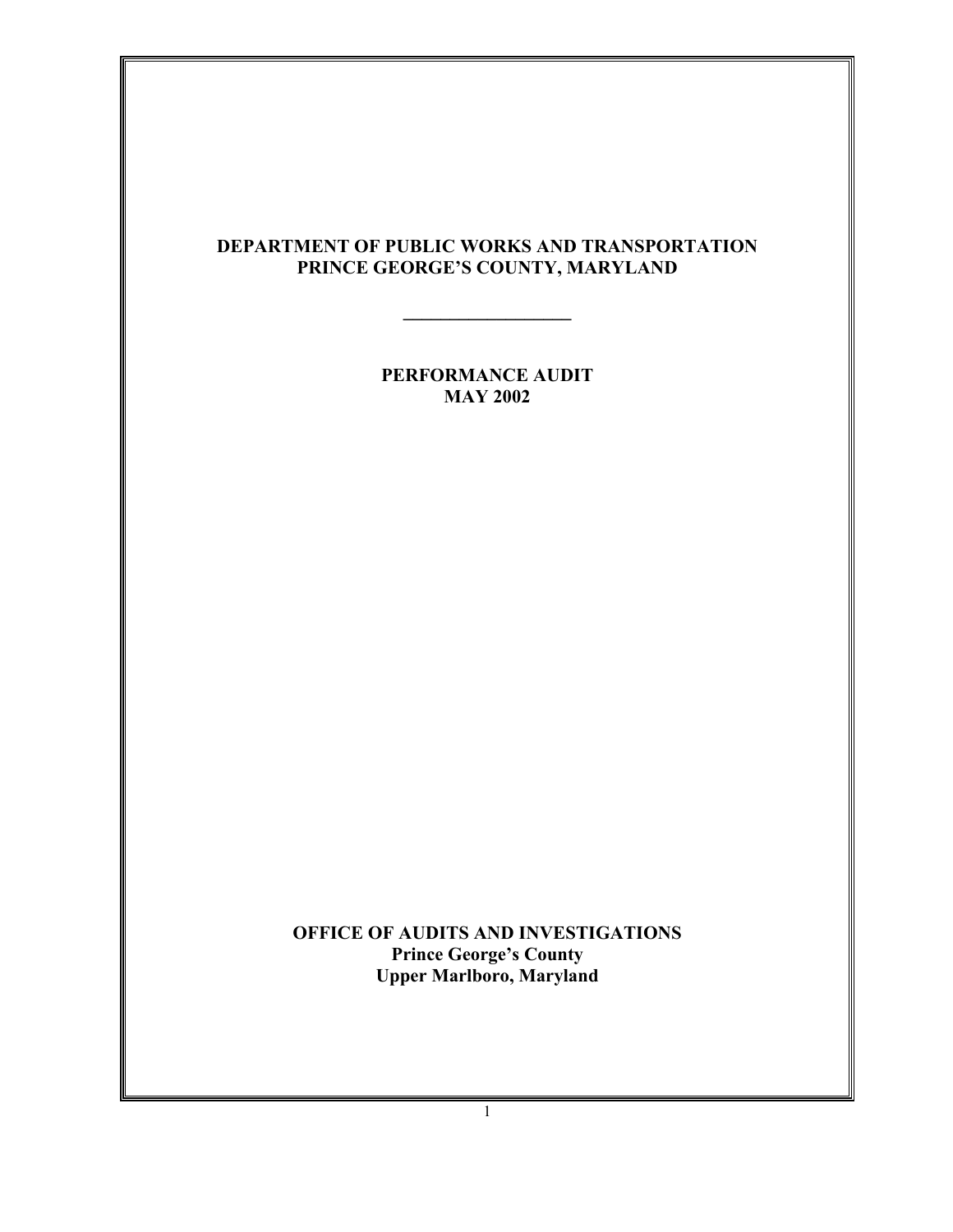# **TABLE OF CONTENTS**

# **PAGE**

|                       | $\mathbf{i}$ |
|-----------------------|--------------|
| Letter of Transmittal |              |
|                       |              |
|                       | 13           |
|                       | 17           |
|                       | 21           |
|                       |              |

\*Note: Attachments to this response are available for review in the Office of Audits and Investigations.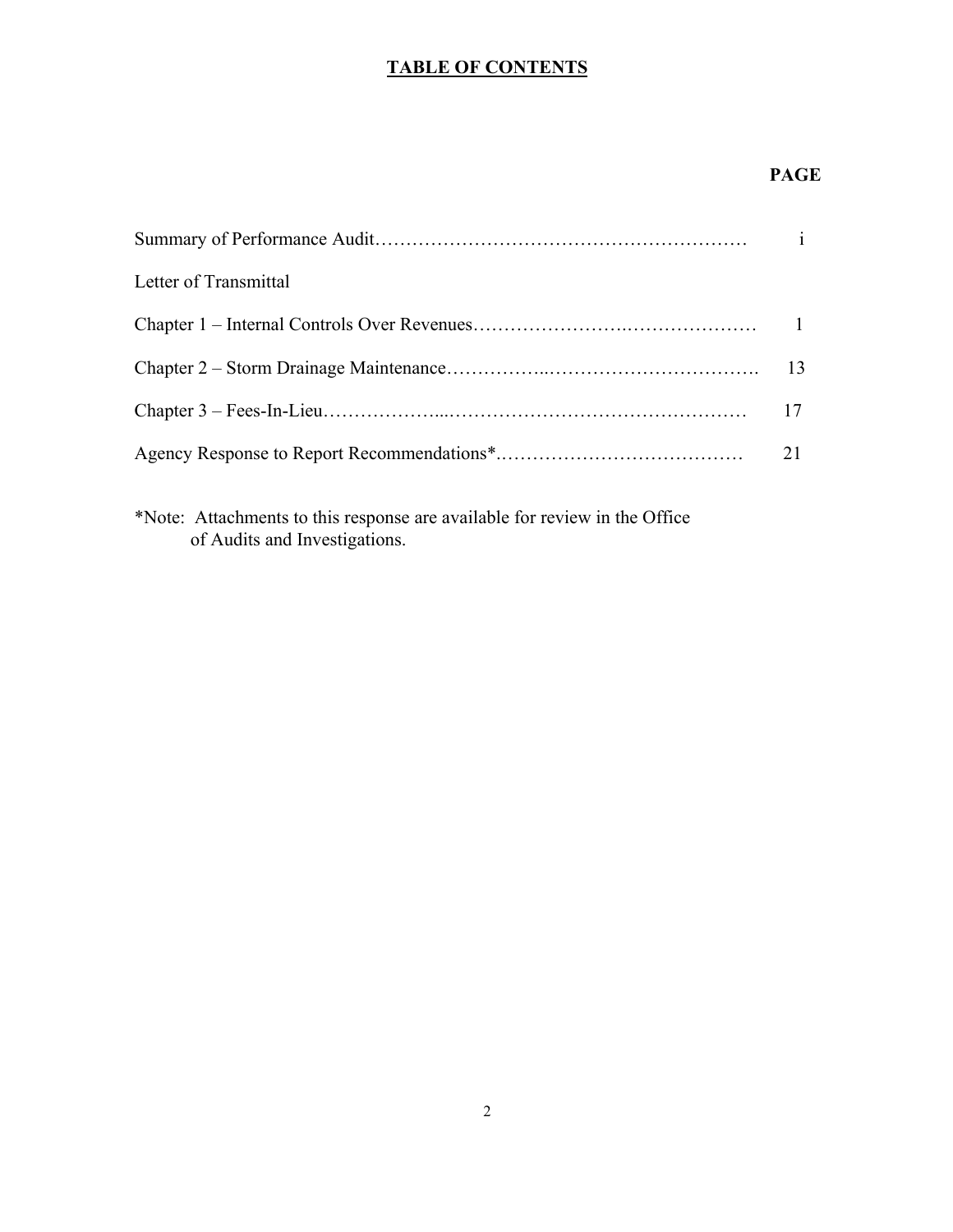The County Council and County Executive of Prince George's County, Maryland

We have conducted a performance audit of the

### **DEPARTMENT OF PUBLIC WORKS AND TRANSPORTATION**

in accordance with the requirements of Article III, Section 313, of the Charter for Prince George's County, Maryland. Our report is submitted herewith. The scope of the audit and our findings, comments, and recommendations are detailed in the report, which begins on the following page.

We have discussed the contents of this report with appropriate personnel of the Department of Public Works and Transportation, and wish to express our sincere gratitude to them for the cooperation and assistance extended to us during the course of this engagement.

> David H. Van Dyke, CPA County Auditor

Lawrence E. Cain, Jr. Auditor-In-Charge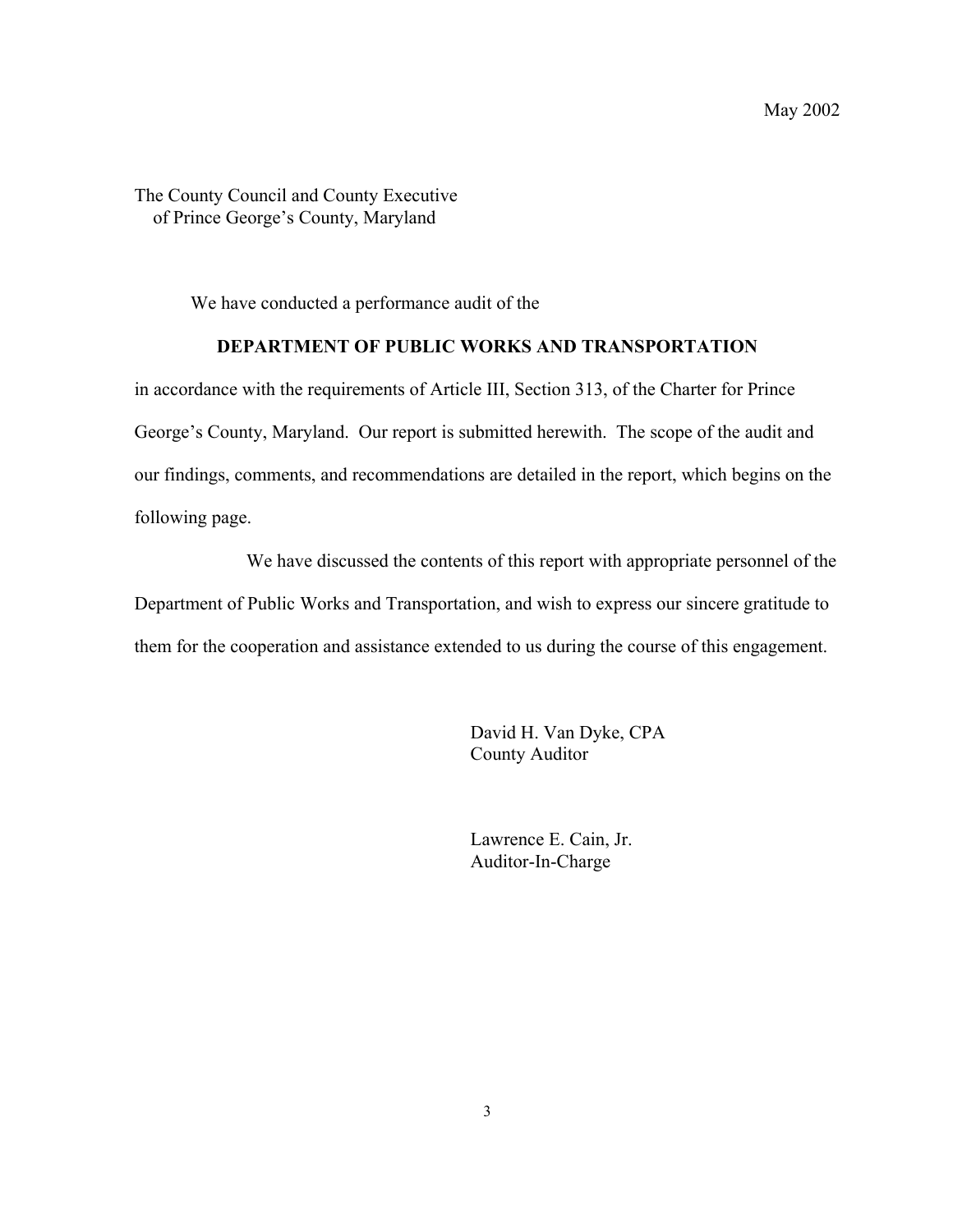### **DEPARTMENT OF PUBLIC WORKS AND TRANSPORTATION**

#### SUMMARY OF PERFORMANCE AUDIT

### MAY 2002

The Office of Audits and Investigations performed an audit of the Department of Public Works and Transportation in accordance with the County Charter. In the performance of our audit, we evaluated revenue collection procedures of the Transit Division, certain costs within the Storm Drainage Maintenance Unit, fees-in-lieu paid for road construction, and various contracts for median mowing, snow removal and tree trimming. The major areas addressed in our report are:

- Staff responsibilities regarding internal revenue controls over monies received from the various County transit services.
- Inadequate monitoring and reconciliation of monies received and reported.
- Significant discrepancies between TheBus actual fares collected and estimated revenues based on driver summary reports.
- The need for segregation of duties and rotation of staff assigned to revenue collection and recordation activity by TheBus service Contractor.
- Inadequate supervisory review of Office of Highway Maintenance credit card purchases charged to the Stormwater Management District Fund.
- Questionable allocation of Storm Drainage Maintenance Unit staff for services unrelated to storm drainage maintenance activities.
- The need for enhanced tracking and monitoring procedures for fee-in-lieu collections.
- Adherence to procedures regarding proper processing of checks and prompt bank deposits.

We wish to thank the Department of Public Works and Transportation for its assistance and cooperation. We are available to provide assistance in implementing the recommendations contained in this report, or in any other area where the Department may have concerns or questions.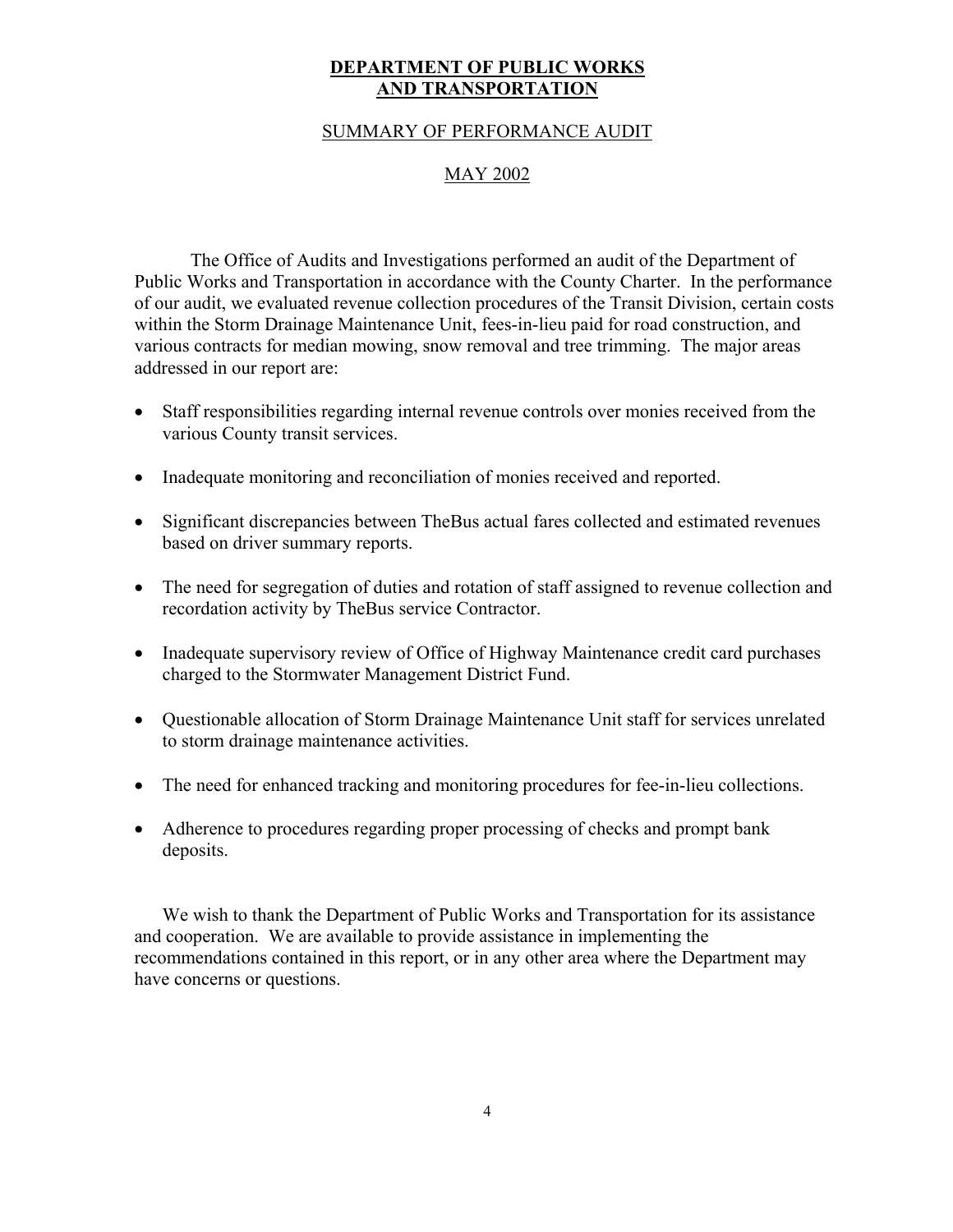#### CHAPTER 1

#### INTERNAL CONTROLS OVER REVENUES

#### INTRODUCTION AND SCOPE

Management is responsible for establishing and maintaining a system of internal accounting controls. The objectives of a system are to provide management with reasonable, but not absolute, assurance that assets are safeguarded against loss from unauthorized use or disposition and that transactions are executed in accordance with management's authorization and recorded properly.

The Department of Public Works and Transportation (Department), Transit Division is responsible for managing and operating the County's transit services for residents. The Division provides transit services throughout the County through the Call-A-Bus program, Call-A-Cab program and TheBus. The Call-A-Bus program provides services to all residents who are not served by or cannot use existing bus or rail services. The Call-A-Cab is a transportation assistance program that provides mobility at a reduced cost for senior and disabled residents. TheBus provides bus service through designated routes that connect with Metro stations and with other centers and localities.

The Transit Division receives monies through various fares and fees that are charged for services, coupons, passes and transfers. The County also receives reimbursements for Metro tokens and tickets, Department of Corrections' tickets, torn currency and foreign coins. During fiscal years 2000 and 2001, the Transit Division received \$522,618 and \$576,425, respectively, in revenues from the various transit services.

During our audit, we reviewed the internal controls over revenue collections for the various Transit Division transit programs to determine if procedures were adequate, complete,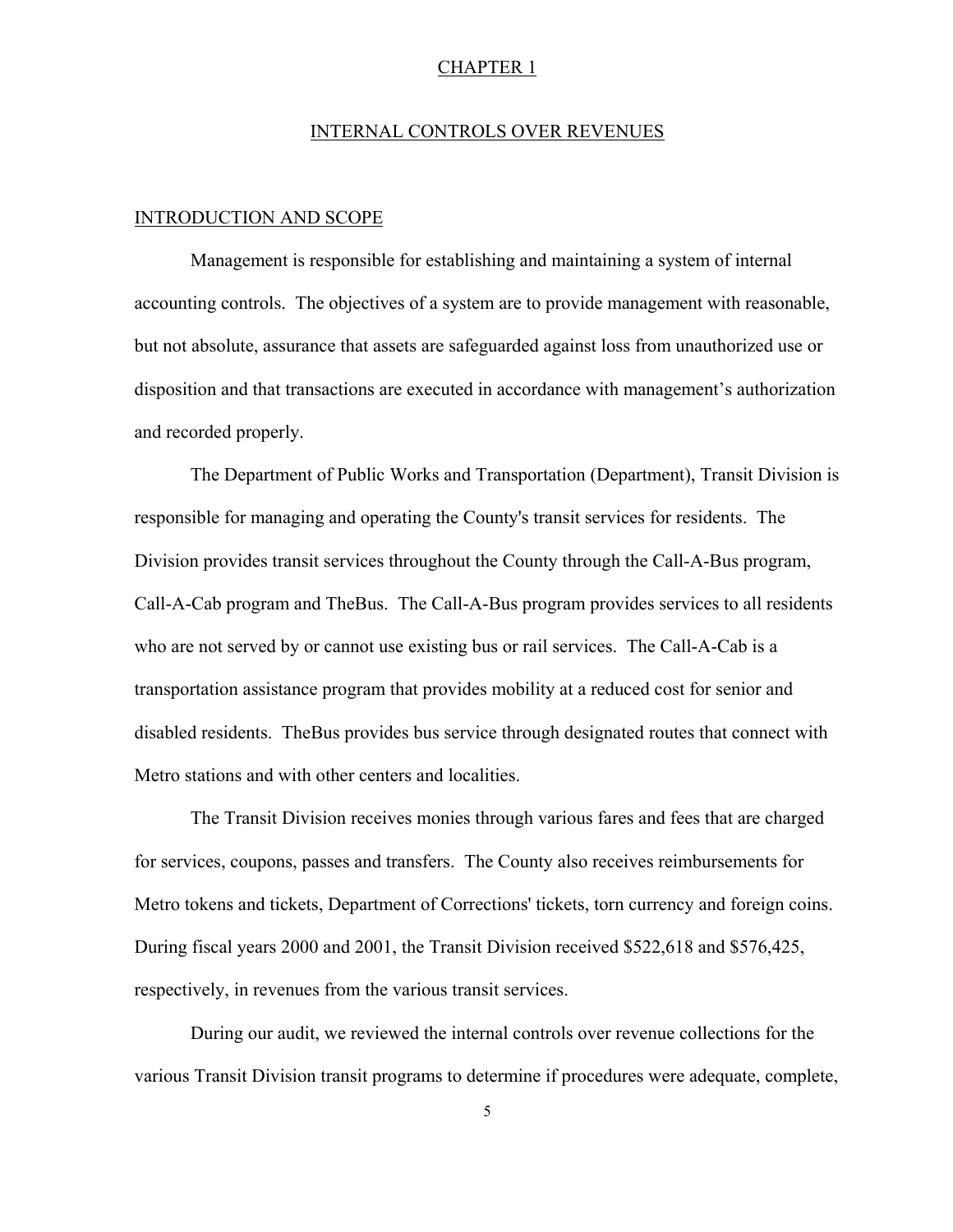and current. We reviewed records and files to determine if collections were processed according to procedures, and that revenue records were transmitted to the County's Office of Finance, Treasury Division in a timely manner. We also determined whether management conducted adequate reviews of the money-handling process for monitoring purposes. Additionally, we reviewed the internal controls over transit mover passes and transfers to determine if they were tracked and monitored adequately.

#### FINDINGS, COMMENTS AND RECOMMENDATIONS

#### Call-A-Cab Program

The Call-A-Cab program provides transit services at a reduced cost for seniors and disabled residents through local participating cab companies. Qualified residents can purchase coupons at half price and use them to pay taxi fares. The coupons can be purchased at the Transit Division or through the mail.

Coupon requests and payments received through the mail are entered onto a mail log. Once requests are processed, the Transit Division staff member prepares an Agency/Activity Collection/Transmittal Report (Transmittal Form), endorses the checks/money orders, and forwards the Transmittal Form and payments to the Financial Management Division.

A Financial Management Division staff member prepares a deposit slip for Call-A-Cab payments and monies received from other divisions within the Department. Monies are deposited by Financial Management Division staff and the various divisional Transmittal Forms and deposit slips are forwarded to the Treasury Division.

During our audit, we reviewed the Call-A-Cab money-handling process to determine if internal controls over monies were adequate. We reviewed a sample of payments made during May 2000 and April 2001 to determine if the monies were processed appropriately and in a timely manner. From our review, we found the following: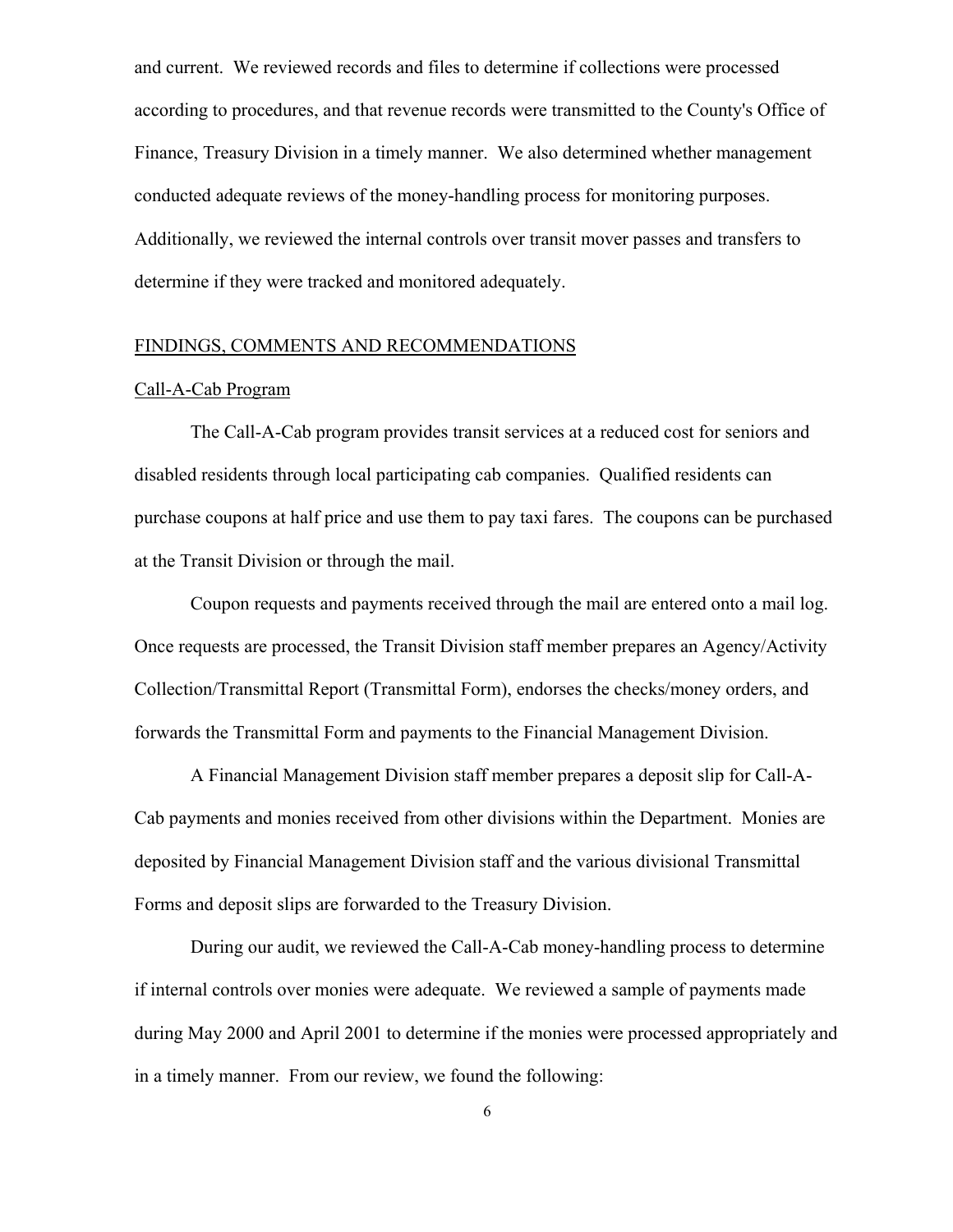- The same person who opens and logs the coupon requests and payments on the mail log also processes the payments and requests. These duties should be segregated.
- Checks/money orders should be endorsed immediately upon receipt.
- Several payments were not deposited in a timely manner. We found that 84.6% of the payments in our sample were deposited after five days, and that 46.1% of the payments in our sample were deposited after ten days. Administrative Procedure 346 requires that collections in excess of \$100 should be transmitted on the day of receipt. If monies are collected late in the day, the collections should be transmitted the next business day.
- The same person who prepares the deposit slip makes the deposit. These duties should be segregated.
- No one within the Transit Division or Financial Management Division reconciles Transmittal Forms that were sent to the Treasury Division to the Department's revenue account to ensure deposits were properly recorded in the accounting system.
- We found an incident (a \$90 difference) in which the deposited amount did not match the total amount of the Transmittal Forms. From a review of the bank statements for May and June 2000, we could not locate a \$90 adjustment by the bank. Additionally, no one verifies the accuracy of the totals on each Transmittal Form to ensure that the all monies are accounted for and deposited.

To ensure that monies are processed appropriately and that adequate internal controls

are in effect to safeguard monies, we recommend that:

- **1. The Associate Director of the Office of Transportation reassign the duty of opening Call-A-Cab mail and recording the data on the mail log to one staff member, and assign the duty of processing the payments and requests to another staff member.**
- **2. The Associate Director of the Office of Transportation require that checks be endorsed immediately upon receipt.**
- **3. The Staff Administrator have someone who does not prepare deposit slips make deposits.**
- **4. The Staff Administrator reconcile Transmittal Forms to revenue accounts, or periodically (at least quarterly) reconcile account balances to the revenue records. If revenue records are unavailable, the Administrator request the Office of Finance/Accounting Division to provide the Department with sufficient records to adequately monitor the Department's revenue accounts.**
- **5. The Staff Administrator require that all monies are deposited in accordance with Administrative Procedure 346.**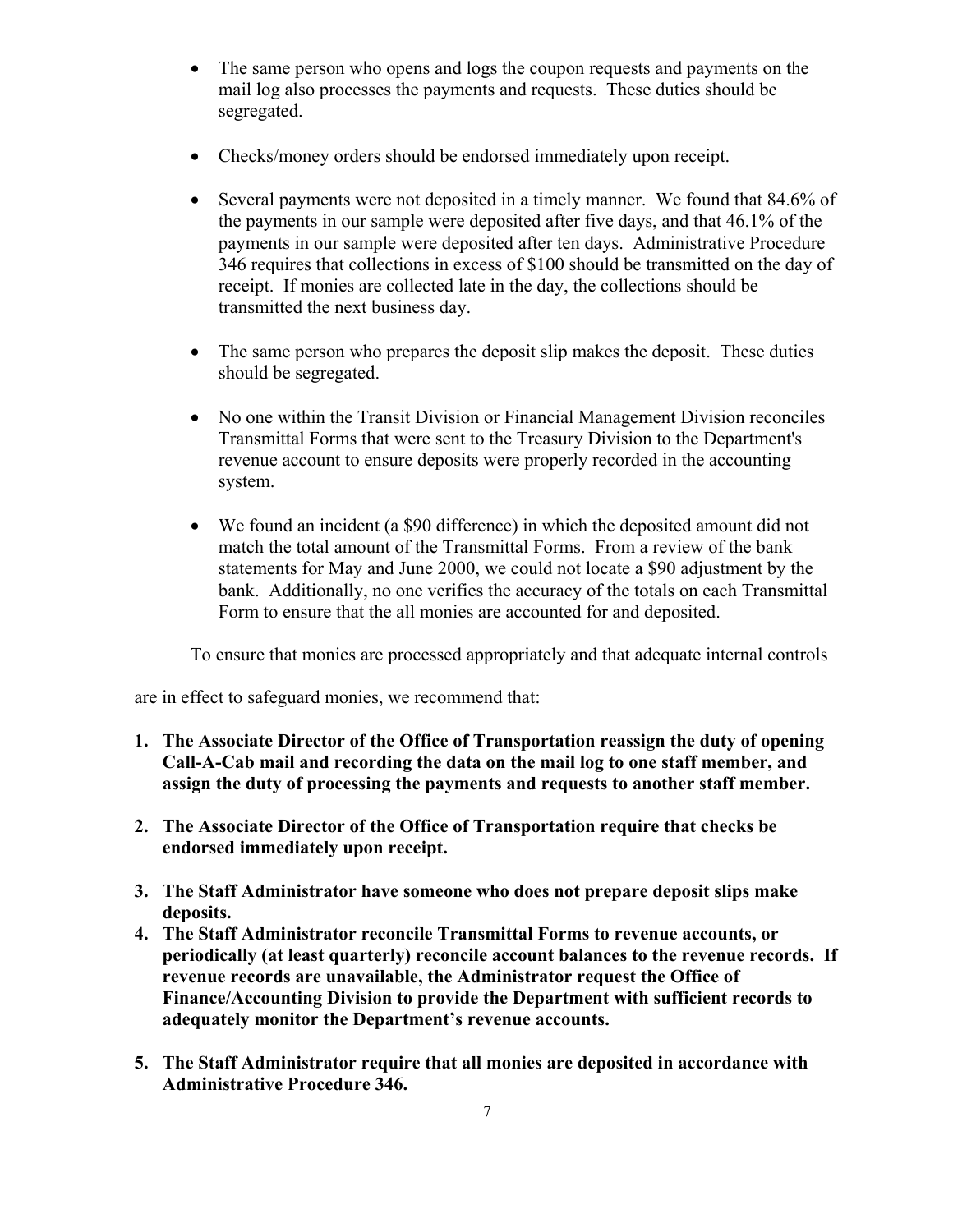## **6. The Staff Administrator require staff to verify the accuracy of the totals on each Transmittal Form, and that what is recorded on deposit slips correlates to the Transmittal Forms used to make up each individual deposit slip.**

#### Para-Transit Bus Services

The Transit Division's Transit Operations Section manages and operates the Call-A-Bus service and the special transit services for seniors. The Call-A-Bus program provides curb-to-curb services to all residents who are not served by or cannot use existing bus or rail services. Residents must call the Section to make reservations for transportation. Special transit services for seniors include transportation to medical facilities, meal service, field trips, and similar services.

Bus drivers are provided a Driver Trip Report each day that lists the residents to be picked-up and the amount of fare to be paid by each resident. The drivers record the amount of fare paid by each resident. Each day's farebox monies are counted by Transit Division staff and deposited daily. Each deposit amount is recorded in a Dunbar deposit log by the Transit Division staff. Transmittal Forms are forwarded to the Treasury Division bi-monthly.

During our audit, we reviewed the para-transit bus services money-handling process to determine if internal controls over monies were adequate. We reviewed a sample of deposits made during May 2000 through April 2001 to determine if the monies were processed appropriately and in a timely manner. We found the following:

- Deposits were made in a timely manner.
- Counters record deposit amounts in the Dunbar log, however, they do not record the date the fare was collected or the date the money was counted. These dates should be recorded for tracking and monitoring purposes.
- No one within the Transit Division or Financial Management Division reconciles Transmittal Forms that were sent to the Treasury Division to the Department's revenue account to ensure deposits were properly recorded in the accounting system.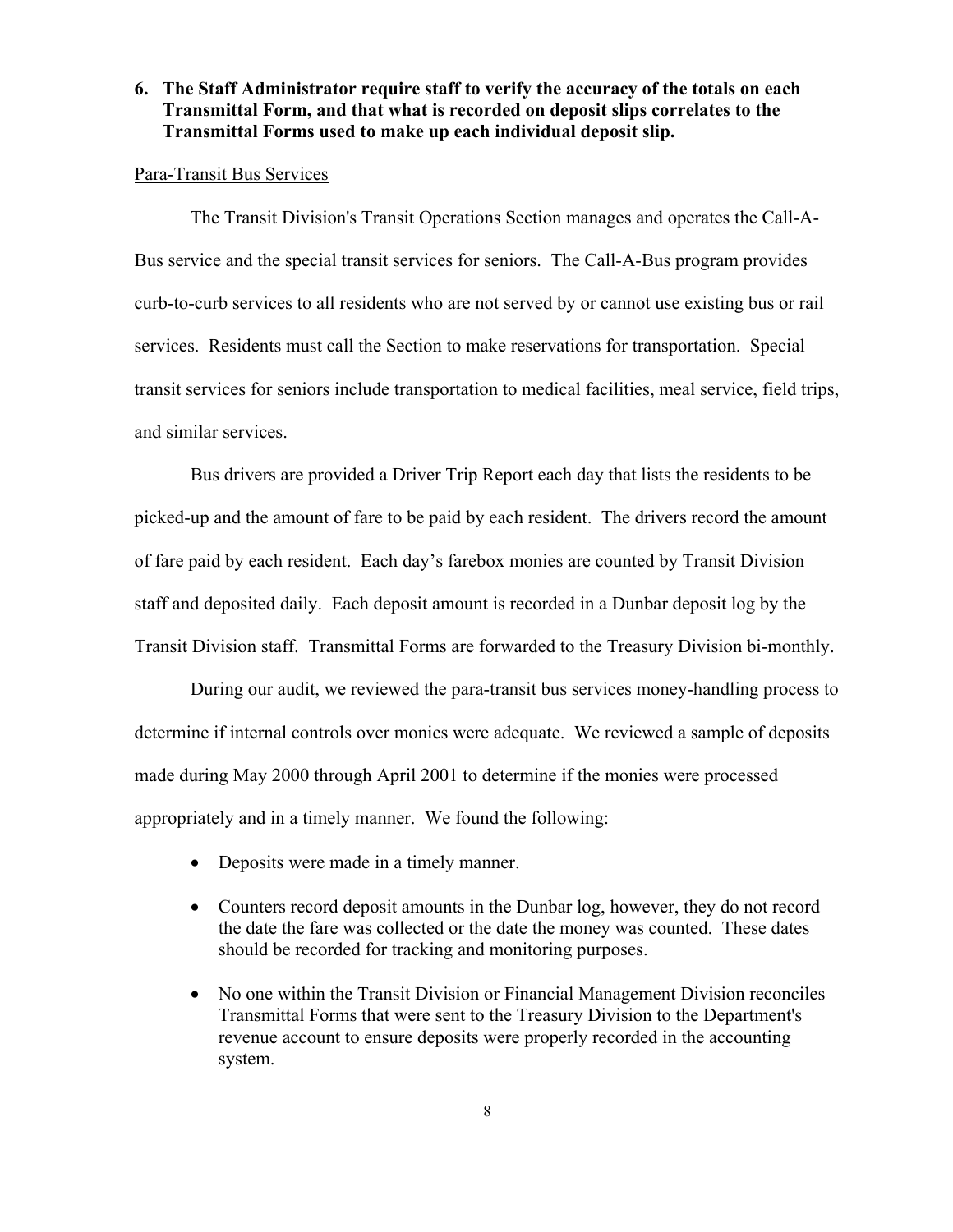NOTE: The same finding was noted under our review of the Call-A-Cab program and should be included as part of the reconciliation recommended in Recommendation 4.

Again to ensure that monies are processed appropriately and that adequate internal

controls are in effect to safeguard monies, we recommend that:

## **7. The Associate Director of the Office of Transportation require money counters to record in the Dunbar deposit log the date the money was counted and the date the fares were collected.**

#### TheBus Services

The Transit Division provides bus service through designated routes that connect with Metro stations and other centers and with localities through TheBus. TheBus system is operated through a contract vendor (hereafter called the Contractor) who is responsible for managing all routes, staffing, bus maintenance, fare collection, and other activities. The Transit Division is responsible for monitoring and overseeing the Contractor's operations. At the time of our audit, TheBus system had 18 routes, 60 buses, and 118 drivers.

Various fare mediums are collected from passengers such as full-fares, half-fares, bus tokens, transfers, Department of Corrections' tickets, mover passes, free passes, and bus tickets. Passengers deposit fares in either an electronic or a manual farebox. Drivers do not handle monies or provide change.

Fareboxes are pulled daily from buses and monies are consolidated by the type of fareboxes (electronic or manual). Monies are counted by type of farebox by two Contractor staff members (coins are electronically counted by a coin counter and currency is counted manually). Once monies are counted, Contractor staff prepare deposit bags and deposit slips, and record deposit amounts in the Dunbar deposit log. Monies are deposited daily. Contractor staff count the number of false coins and Metro tokens collected and record the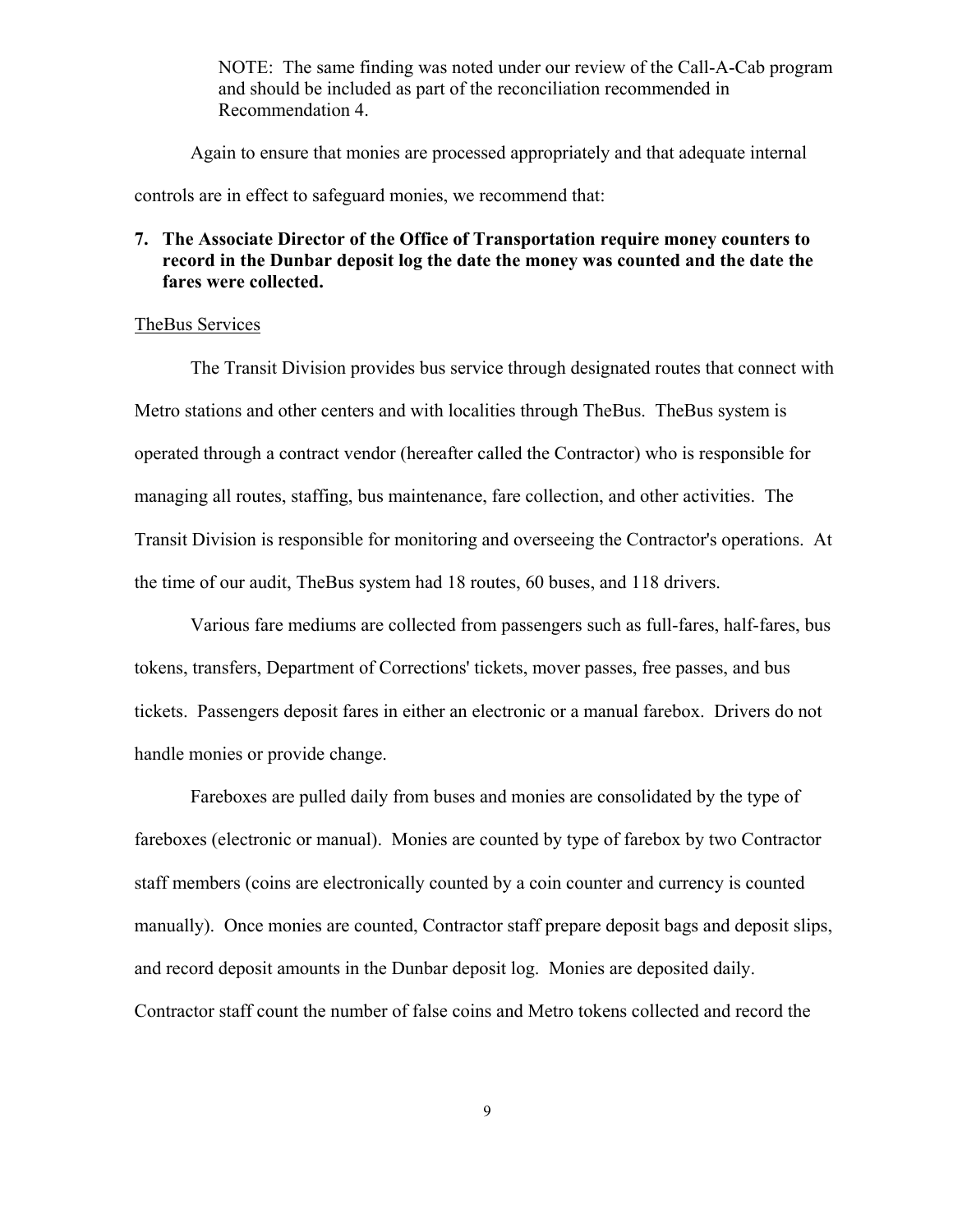count on the coin counter report. Coin counter reports, deposit slip copies, deposit bag slips, tokens, false coins, passes, and other fare mediums are forwarded to the Transit Division.

The Contractor's bus drivers maintain manual bus ridership records on a driver Trip Sheet. They record on the Sheet the number of full-fare passengers, half-fare passengers, transfer passengers, the number of mover passes sold, and other fare data. Data from these Sheets is combined into a revenue report (called Table 2) which tracks the estimated fares for each day by route. The data from Table 2 is then combined into a revenue report (called Table 9) which tracks estimated fares for the month by route. Additionally, Table 9 shows total Contractor deposits for the month compared to the estimated total fares for the month (called variance). These reports are submitted to the Transit Division.

During our audit, we reviewed the TheBus services money-handling process to determine if internal controls over monies and other fare mediums were adequate. We reviewed a sample of deposits made during calendar year 2000 to determine if the monies were processed appropriately and in a timely manner. We also reviewed an additional sample of deposits in which County staff had found differences between the amount deposited at the bank and the original deposit slip amount prepared by the Contractor. Based on our reviews, we found the following:

- Deposits were made in a timely manner.
- The Contractor staff were adding up numbers incorrectly on deposit slips and transposing numbers incorrectly from the coin counter report to the deposit slips.
- The Contractor staff were not making notations of corrections on coin counter reports and not noting certain coins counted on the coin counter reports such as 50 cent pieces.

NOTE: According to discussions with Transit Division staff, meetings were held with the Contractor to correct the issues discussed in the prior two bullets. We reviewed deposit records made in May 2001 and found that the coin counter reports were notated with corrections or other notes and signed by staff; and deposit slips were completed accurately.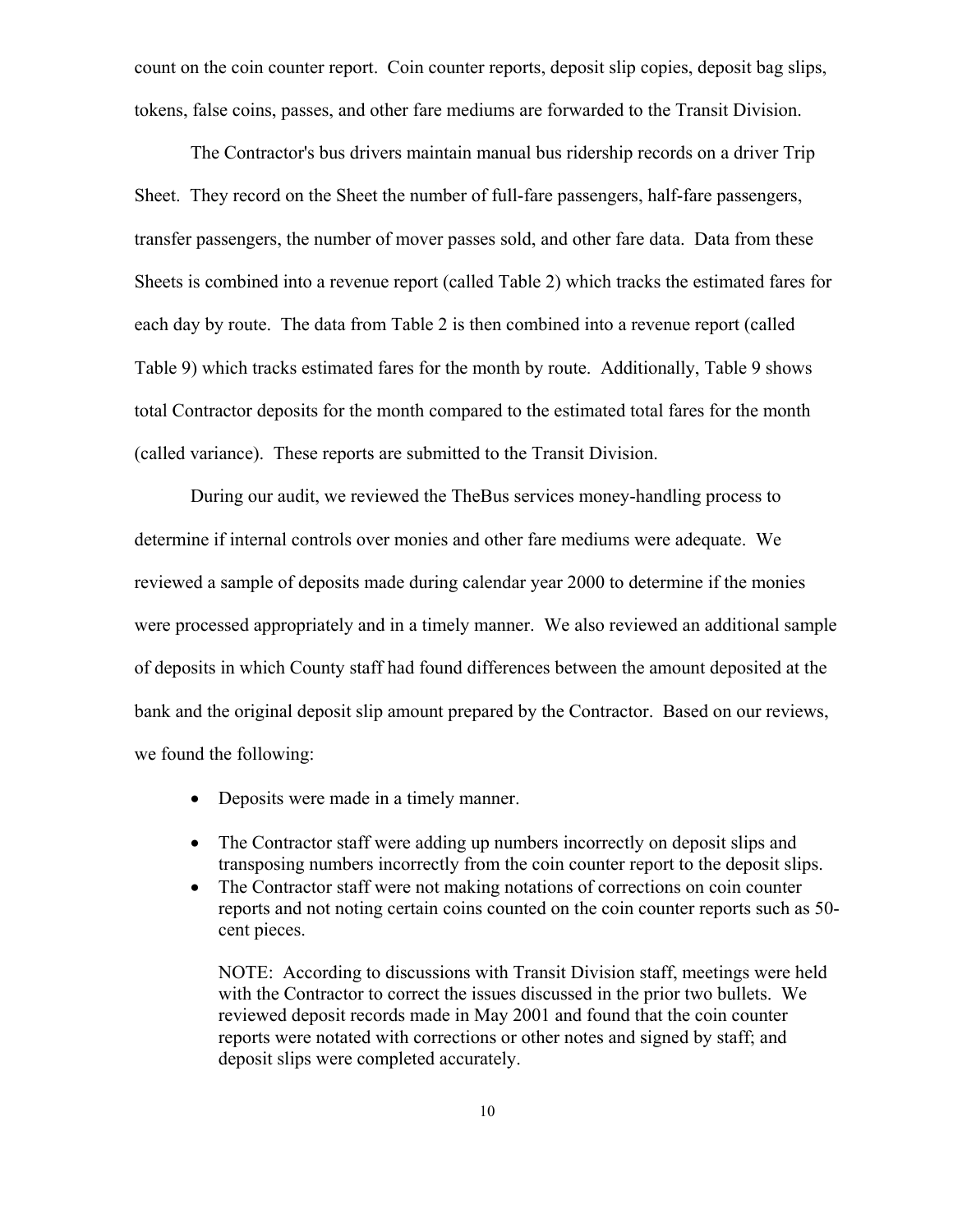- Counters do not record in the Dunbar deposit log the date of the fare and the count date. These dates are necessary for tracking and monitoring purposes.
- Counters do not keep a daily record or log on the amount of Metro tokens and tickets, and Department of Corrections' tickets collected each day. We found that there was a significant difference between the number of tokens the Contractor had recorded as sent to Transit Division and the amount the County requested for reimbursement (the amount the Division was reimbursed for was higher than the Contractor's records).
- We noted a significant difference, regarding the tokens, between the summary report (driver data) and what was collected by revenue counters and sent to the Transit Division (the amount recorded by drivers was less than that counted by money counters). NOTE: A log should be kept for tokens, tickets, and Department of Corrections' tickets to compare what the Contractor collected and sent to the Transit Division to what is received at the Transit Division.
- The two clerical staff who count the money a majority of the time also do the tallying of the drivers' Trip Sheets and summary reports which reflects revenue estimates. Staff should not be handling money and keeping revenue records, these duties should be segregated. Additionally, counters are not rotated on a regular basis.

To improve internal controls over monies and other fare mediums, we recommend:

- **8. The Associate Director of the Office of Transportation continually monitor the completeness and accuracy of deposit slips and revenue documents prepared by the Contractor.**
- **9. The Associate Director of the Office of Transportation require the Contractor to record in the Dunbar deposit log, for each deposit, the date the fare was collected and the date the fare was counted.**
- **10. The Associate Director of the Office of Transportation require the Contractor to maintain a daily log on Metro tokens, Metro tickets, and Department of Corrections' tickets that are collected through the fareboxes.**
- **11. The Associate Director of the Office of Transportation require the Contractor to segregate staff duties so that staff who count monies do not maintain revenue records.**
- **12. The Associate Director of the Office of Transportation require the Contractor to periodically rotate staff who count monies.**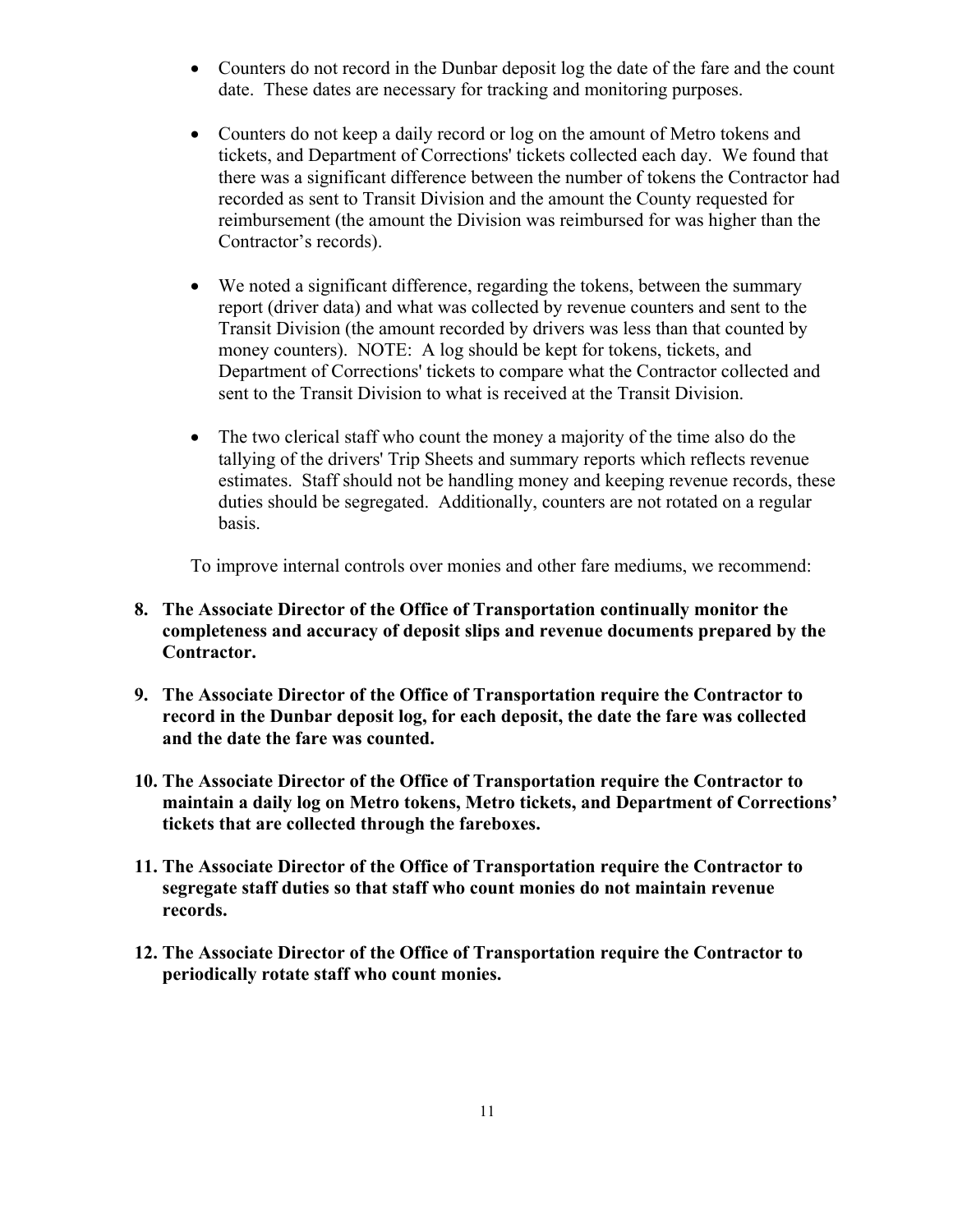During our audit, we reviewed the monthly variances between estimated revenues and deposited revenues (based on the Contractor's Table 9 reports) for February 1998 through June 2001. We also reviewed ridership statistics for calendar year 1999 through June 2001.

We found that the accumulated monthly variances for calendar year 1998 through June 2001 totaled a positive \$728 in 1998; a negative \$27,840 in 1999; a negative \$172,606 in 2000; and a negative \$42,512 for the first six months of 2001. (Positive variance is a cash overage; negative variance is a cash shortage.) During calendar years 2000 and 2001, the monthly variances were all negative and significant. The variances ranged from \$1,280 to \$28,497, or 3.8% to 45.8%. During calendar year 2000, eight months had negative variances above 10.0%, of which, six were in the 30.0% to 40.0% range. During calendar year 2001, the variances were negative and ranged from \$4,729 to \$11,300, or 10.0% to 20.0%.

According to discussions with Contractor staff, the variances are the result of driver errors with the manual records of fares and passengers. Currently not all buses are equipped with the electronic fareboxes. The Contractor does not use the electronic system to account for revenues since a large number of the electronic fareboxes are broken. Additionally, the Contractor is counting monies collectively and depositing monies by the type of fareboxes (electronic or manual). Individual farebox collections are not identified and matched to corresponding buses or routes.

The Contractor occasionally compares the monies in a farebox to driver's Trip Sheet(s) to determine variances in revenues; however, this is not performed on a regularly scheduled basis for each route. According to procedures, the Contractor is to conduct random checks on driver Trip Sheets for each route, along with deposit tickets, in an effort to ensure proper accounting. According to Transit Division staff, County staff did not perform comparisons for over a year due to staff shortages, but did review the monthly variance amounts.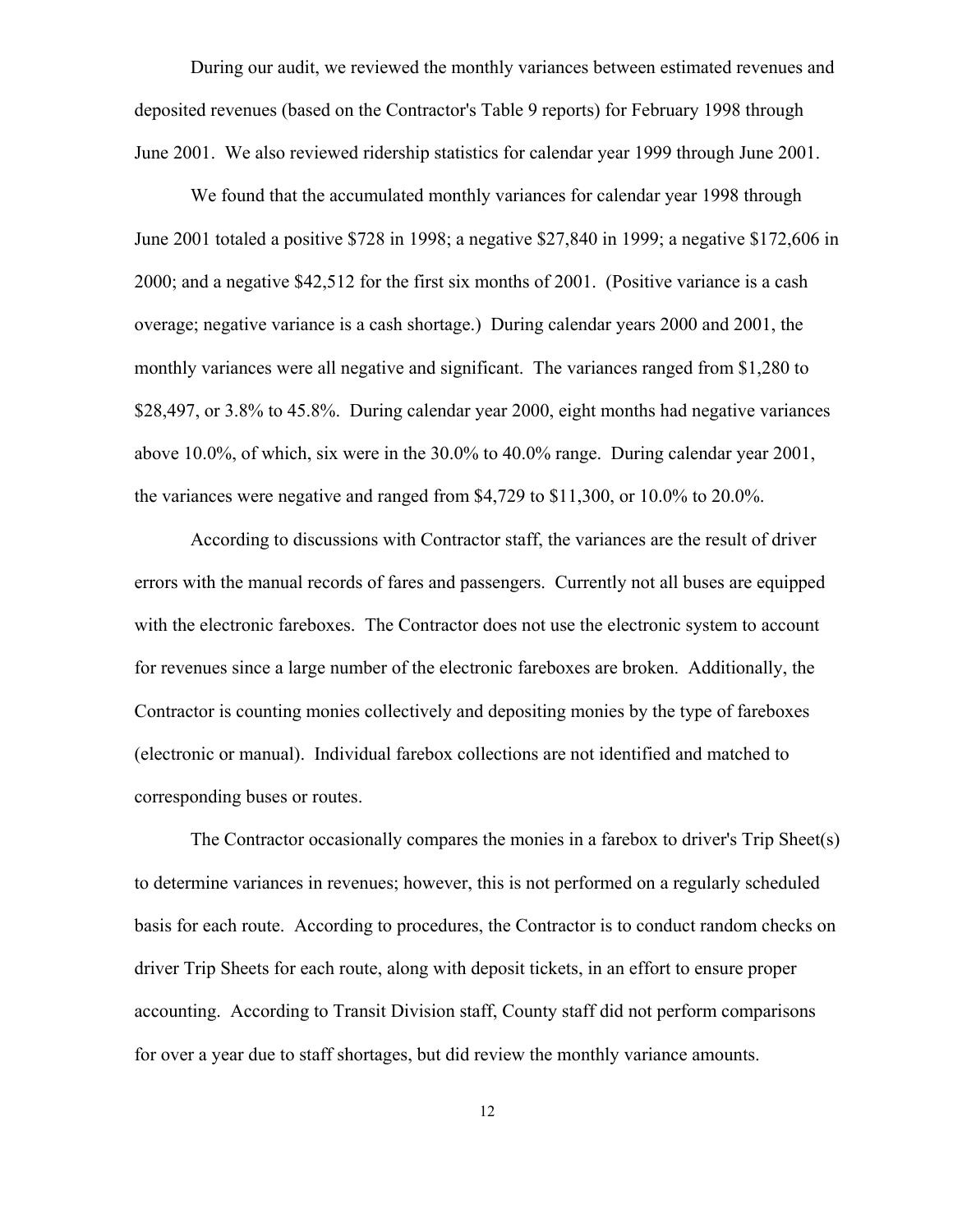From a review of other jurisdictional bus services, we found that one jurisdiction uses a standard variance rate of 10.0% as an indicator of problems, and 5.0% as their normal range, and other jurisdictions use rates of 5.0%, 3.0%, and 2.0%. According to Transit Division staff, the County does not have an established standard variance rate.

From our review of passenger statistics, average monthly ridership increased from calendar year 1999 to calendar year 2000 by 17,185 riders, or 14.4%; and from calendar year 2000 through May 2001 by 18,281 riders, or 13.4%. The number of routes remained relatively constant at approximately 18.

We conclude that the negative variance levels discussed above are significant and require management action. We believe that a standard variance rate needs to be established by the County and used as a benchmark for specific actions when the standard is not met. The County and the Contractor need to perform reviews and tests on each route and bus on a regularly scheduled basis to determine where high variances are occurring and take the necessary steps to correct the reasons for the differences. We conclude that all buses should be equipped with the electronic fareboxes so that more accurate estimated revenues are determined and used for comparison and monitoring purposes. We recommend that:

# **13. The Associate Director of the Office of Transportation establish a standard for the amount of variance acceptable between TheBus services estimated revenues and actual monies collected/deposited.**

- **14. The Associate Director of the Office of Transportation require the Contractor to install electronic farebox systems on all buses.**
- **15. The Associate Director of the Office of Transportation monitor variance levels based on the standard variance rate discussed in Recommendation 15. Significant variances should be investigated and documented, and appropriate actions taken to correct the reasons for the variance.**
- **16. The Associate Director of the Office of Transportation, as well as the Contractor, perform periodic tests on each route and each bus to determine any significant variances between estimated revenues and actual monies collected. Significant variances should be investigated and documented, and appropriate actions taken to correct the reasons for the variance.**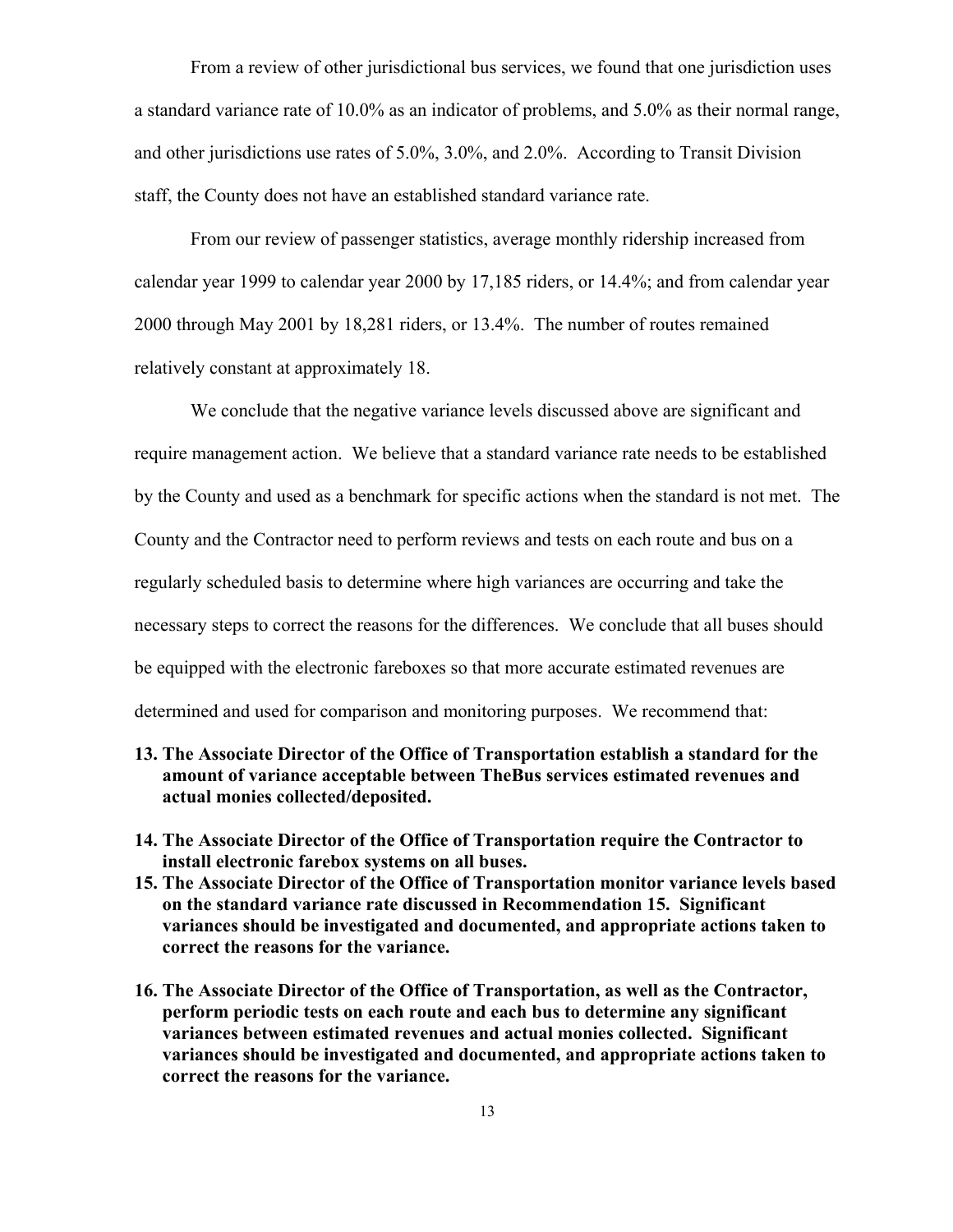Once monies have been deposited with the bank, the Transit Division receives a deposit receipt from the bank. Bi-monthly the Transit Division staff prepare a Transmittal Form for the various deposit receipts and forwards them to the Treasury Division.

During our review of the money handling process for TheBus revenues, we learned that no one in the Transit Division or in the Financial Management Division compares Transmittal Forms to the revenue accounts to ensure all deposited monies are recorded in the revenue account. NOTE: The same finding was noted under our review of the Call-A-Cab program and the para-transit bus services and should be included as part of the reconciliation recommended in Recommendation 4.

#### Mover Passes and Bus Transfers

The Transit Operations Section provides mover passes to the Contractor that are sold to TheBus passengers for all day regional bus transportation. The passes are pre-numbered and dated, and valid for one day only. The Section also provides bus transfers to the Contractor that are given to passengers to use when transferring from one bus line to another. The transfers are pre-numbered and pre-dated, and valid for one day only. The Section maintains a log on passes and transfers provided to the Contractor.

The Contractor's dispatchers issue the passes and transfers to drivers each day. A transfer log is maintained on the passes and transfers issued to the drivers by the sequence numbers listed on the passes and transfers. The drivers initial the log for the passes and transfers they receive. At the end of a driver's shift, he/she is to record in the log the remaining sequence numbers of the passes and transfers that were not used that day and initial the log. The drivers record on their Trip Sheet the sequence numbers of the passes and transfers they received at the beginning of their shift and the remaining numbers at the end of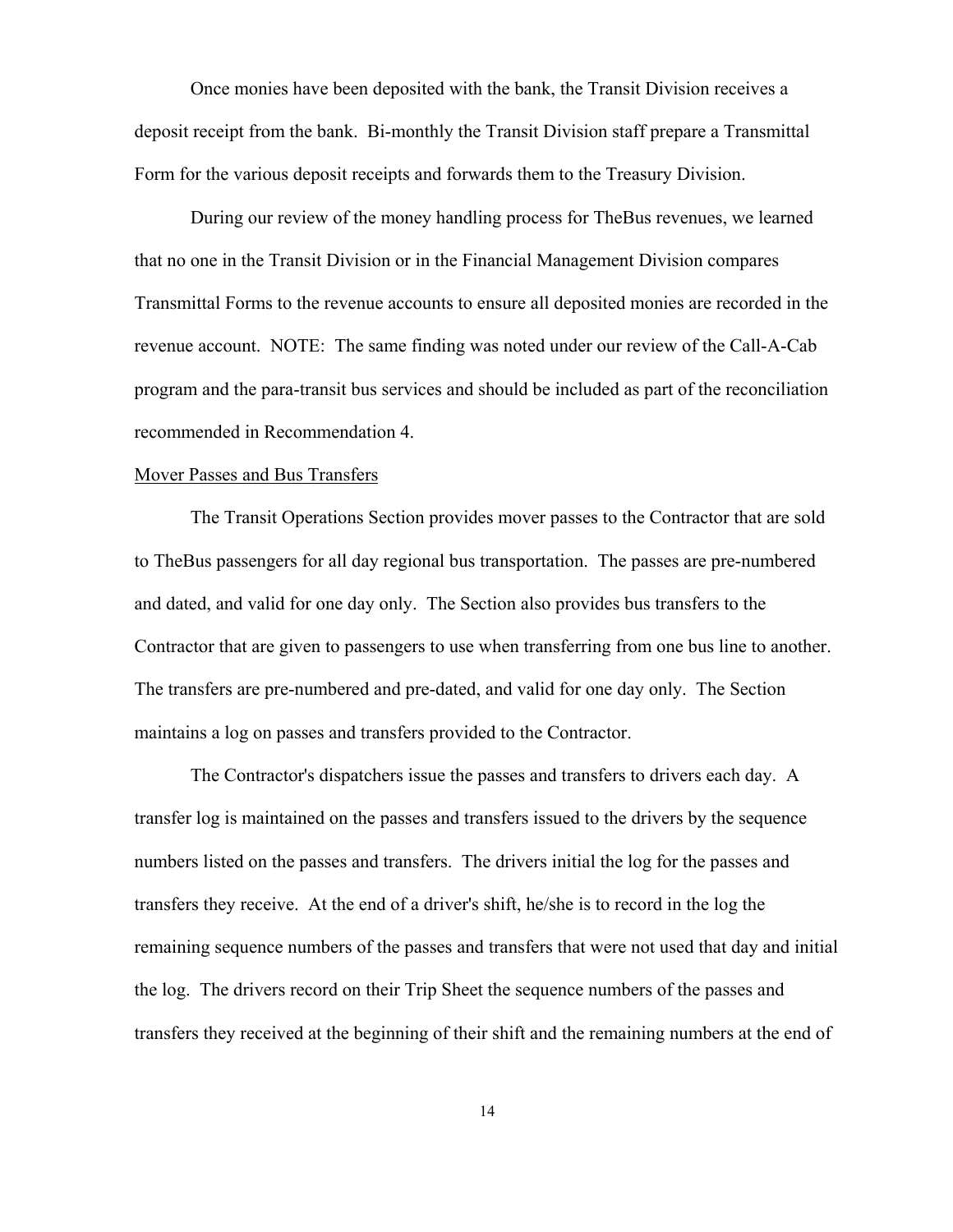their shift. The drivers also record the number of passes sold and transfers given to riders on their Trip Sheet.

During our audit, we reviewed the internal controls over the passes and transfers. We found that the transfer log is not adequately maintained. The sequence numbers of the passes and transfers are not being recorded on the log when they are issued to drivers and at the end of their shifts. We found that the Contractor does not reconcile what was issued to the drivers to what is on hand at the end of the drivers' shifts and to what is recorded on the drivers' Trip Sheet as being sold or given to riders. To ensure that passes and transfers are being appropriately accounted for, we recommend that:

- **17. The Associate Director of the Office of Transportation require the Contractor to properly maintain the transfer log. The Associate Director should also require the Contractor to periodically compare the number of bus transfers and mover passes turned in by the drivers to the driver's Trip Sheet and to the transfer log.**
- **18. The Associate Director of the Office of Transportation periodically review the Contractor's mover passes and bus transfer records for accuracy and proper accountability.**

Also, during our audit, we found that Transit Operations Section staff do not

periodically inventory the mover passes and bus transfers that are in storage and compare it to

the Section's

passes and transfers logs to ensure that what is recorded on the logs as being on hand is

actually present. We recommend that: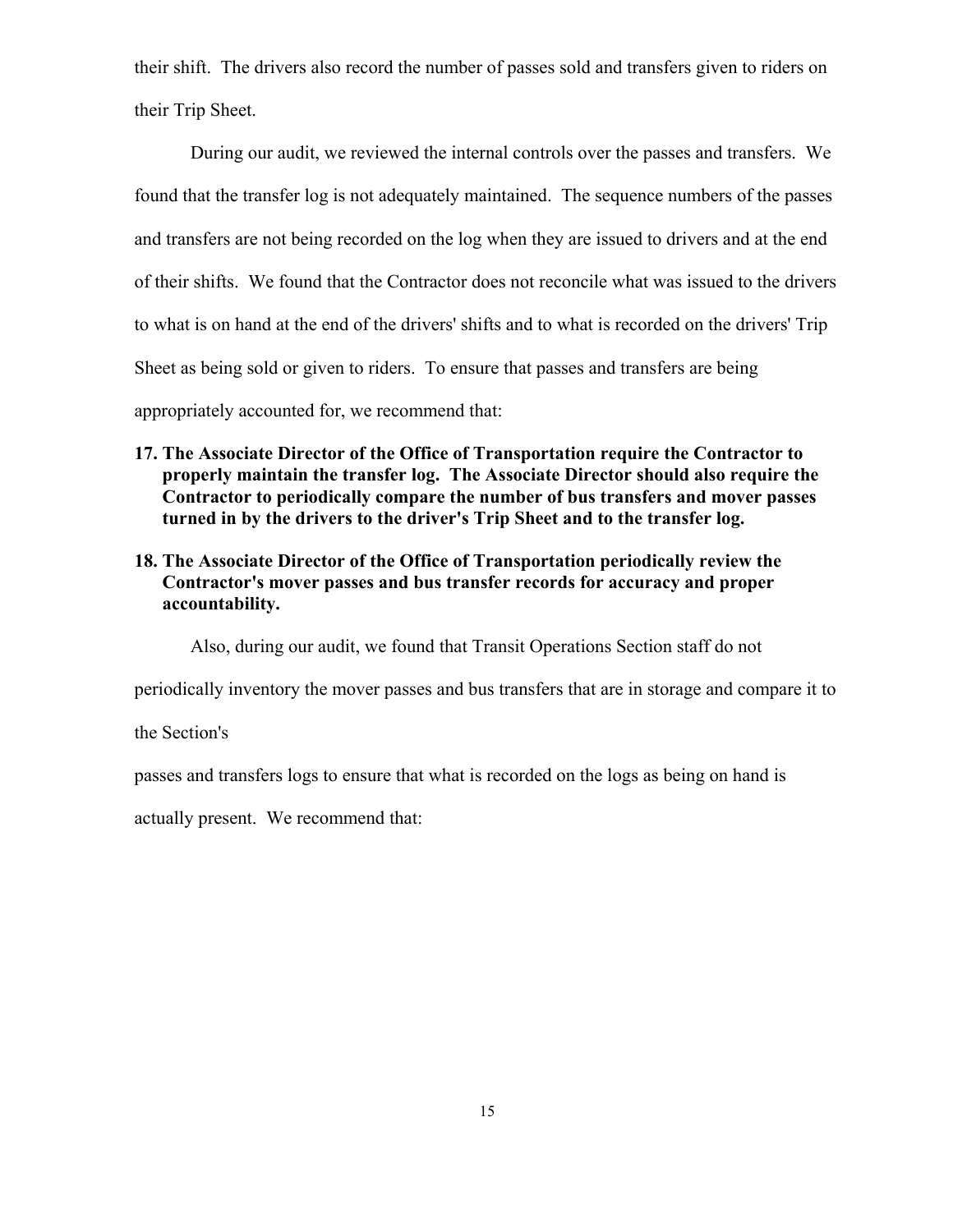**19. The Associate Director of the Office of Transportation periodically inventory the mover passes and bus transfers that are in storage and compare the inventory to the Section's passes and transfers logs. If discrepancies are found, the Associate Director determine the reasons for the differences and take corrective measures to correct the findings.**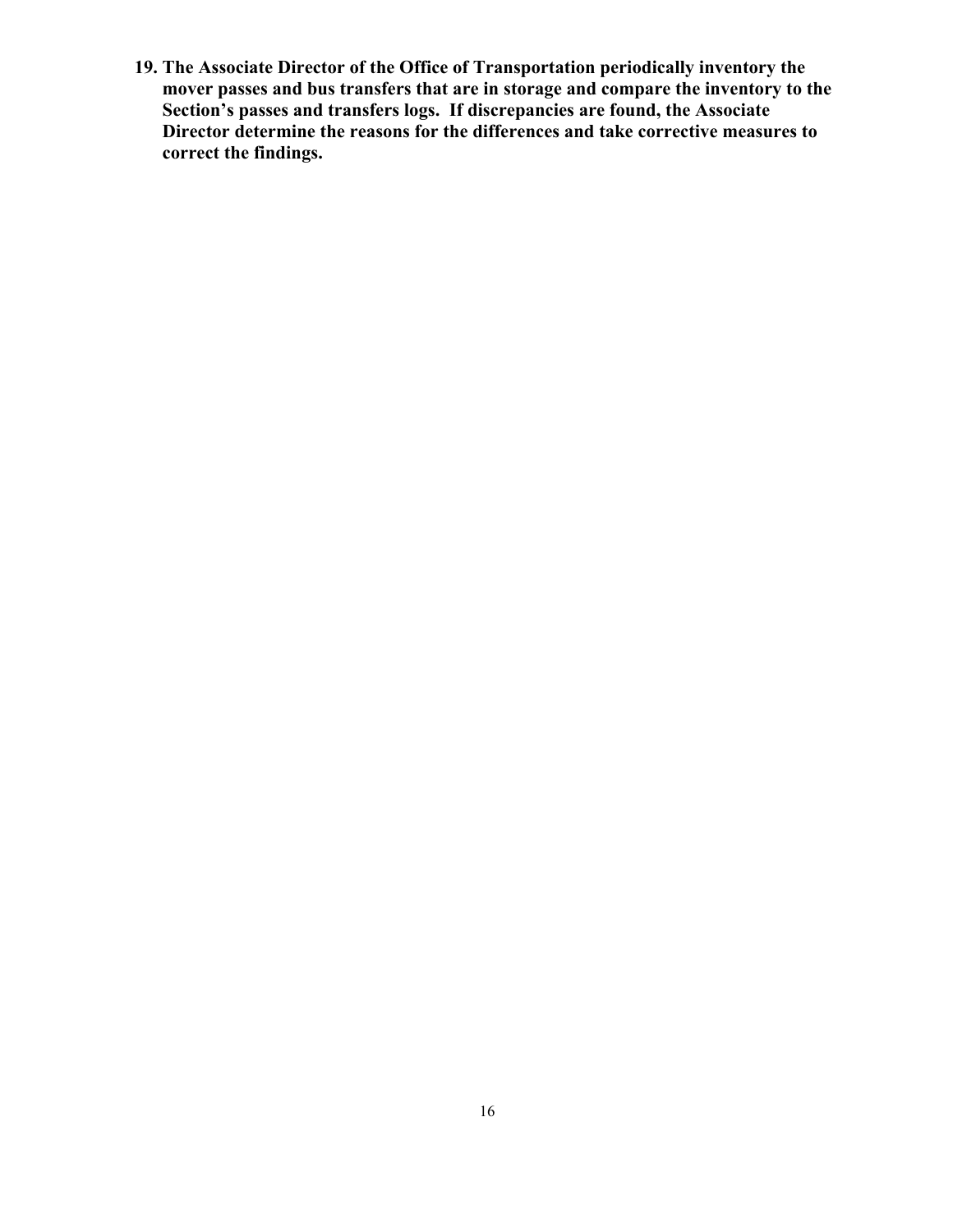### CHAPTER 2

### STORM DRAINAGE MAINTENANCE

### **INTRODUCTION AND SCOPE**

The Office of Highway Maintenance – a division of the Department of Public Works and Transportation – provides the services required to maintain the County's road system ensuring that the system is relatively free from hazards. Within this division is the Storm Drainage Maintenance Unit. Although this Unit is operationally a part of the Office of Highway Maintenance, it is funded entirely from one of the County's enterprise funds – the Stormwater Management District Fund. The Stormwater Management District Fund was established by Subtitle 10, Section 10-264 of the Prince George's County Code. This enterprise fund was established to account for the revenues and costs of the County's stormwater management functions, including storm drain maintenance activities. This Fund derives most of its revenues from an ad valorem property tax.

During our audit, we examined various costs of the Storm Drainage Maintenance Unit to determine if they were appropriate. These costs included payroll and non-payroll costs. We examined charges for the calendar year January 1, 2000 through December 31, 2000.

#### **FINDINGS, COMMENTS AND RECOMMENDATIONS**

#### **Credit Card Purchases**

The Office of Highway Maintenance has approximately 15 authorized credit card holders under the County's credit card program. Authorized credit card holders can make purchases up to their daily and monthly limits. The daily limits for the Office's cardholders range from \$500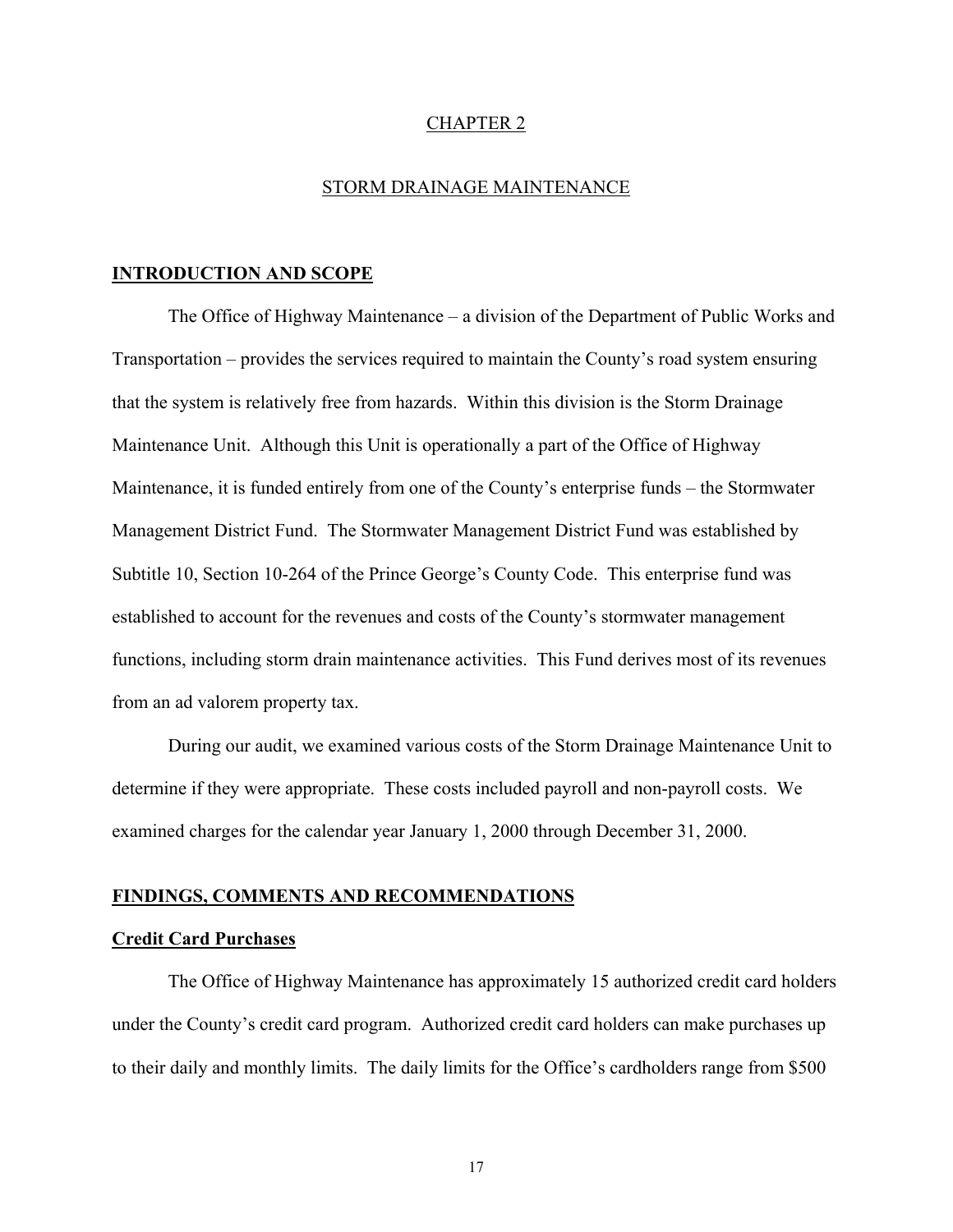to \$5,000. The monthly limits range from \$2,500 to \$50,000. Purchases made under the County's credit card program are required to have certain specified supporting documentation and there are monthly procedures that each holder must comply with at the close of each month. These monthly procedures include the preparation of a Cycle Log Sheet listing each transaction for the month, which is reviewed and signed by the holder's supervisor.

In conducting our examination of credit card purchases that have been charged to the Stormwater Management District Fund, we selected a random sample of 30 items of purchases made in calendar year 2000. We tested these items to ensure that purchases were properly authorized and supported, and that purchases were related to the Fund's purpose.

Our testing revealed that 6 of the 30, or 20.0%, of the purchases examined did not have a supervisor's signature on the Cycle Log Sheet. This may indicate that the Office of Highway Maintenance does not always ensure that a supervisory review is conducted on the monthly purchases of each cardholder.

The Office of Highway Maintenance issued an August 3, 1999 memorandum, establishing the Office's policy on credit card usage. One of the requirements of that policy statement is that the Cycle Log Sheet, documenting the cardholder's monthly purchases, must be signed by their supervisor and submitted by "the  $5<sup>th</sup>$  of each month following receipt of the prior month end credit card statement."

If the appropriate supervisors do not properly review cardholders' purchases, it weakens the controls established to detect the inappropriate use of County credit cards. We recommend that: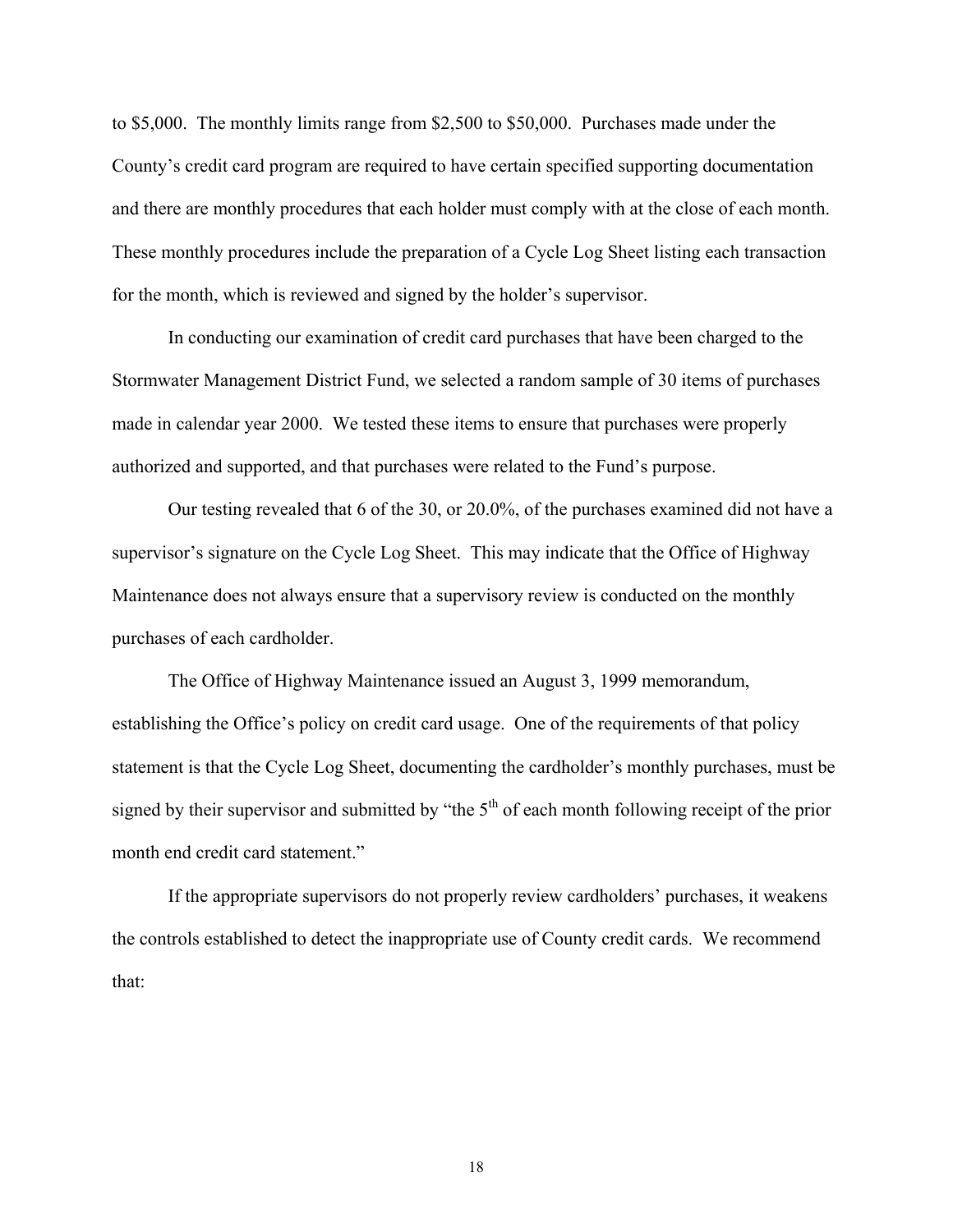#### **1. The Associate Director of the Office of Highway Maintenance take the steps necessary to ensure that all monthly purchases by credit cardholders' are reviewed by the appropriate supervisors, pursuant to their August 3, 1999 Policy Statement.**

#### Leaf Pick-Up Activity

During the process of our audit, the Office of Highway Maintenance personnel informed us that the staff assigned to the Storm Drainage Maintenance Unit is used for seasonal leaf pickup activity. As stated earlier, the costs of this Unit are charged through to the Stormwater Management District Fund – an enterprise fund established to account for the revenues and costs associated with the County's stormwater management activity.

Based on discussions with Department staff, we learned that the Storm Drainage Maintenance Unit staff is engaged exclusively in leaf pick-up activity for approximately three to five months of the year – between November through March. As such, the employee cost associated with this activity is charged through to the Stormwater Management District Fund for the staff assigned to the Storm Drainage Maintenance Unit – approximately 93 full-time positions.

In our opinion leaf pick-up activity does not fit within storm drainage maintenance core services as set forth in the Annotated Code of Maryland and the Prince George's County Code. Though the Codes' requirements are general in nature, they set forth the purpose of the Storm Management District. The Annotated Code of Maryland, Article 29, Section 3-205, of the Annotated Code of Maryland states that monies should be used to pay for the maintenance of stormwater management systems, the payment of principal and interest on certain bonds, and the cost of stormwater management activities. The Prince George's County Code, Subtitle 10, Section 10-264, mirrors these requirements.

If Storm Drainage Maintenance Unit resources are diverted from the core activity of maintaining the County's storm drain system for approximately three to five months of the year,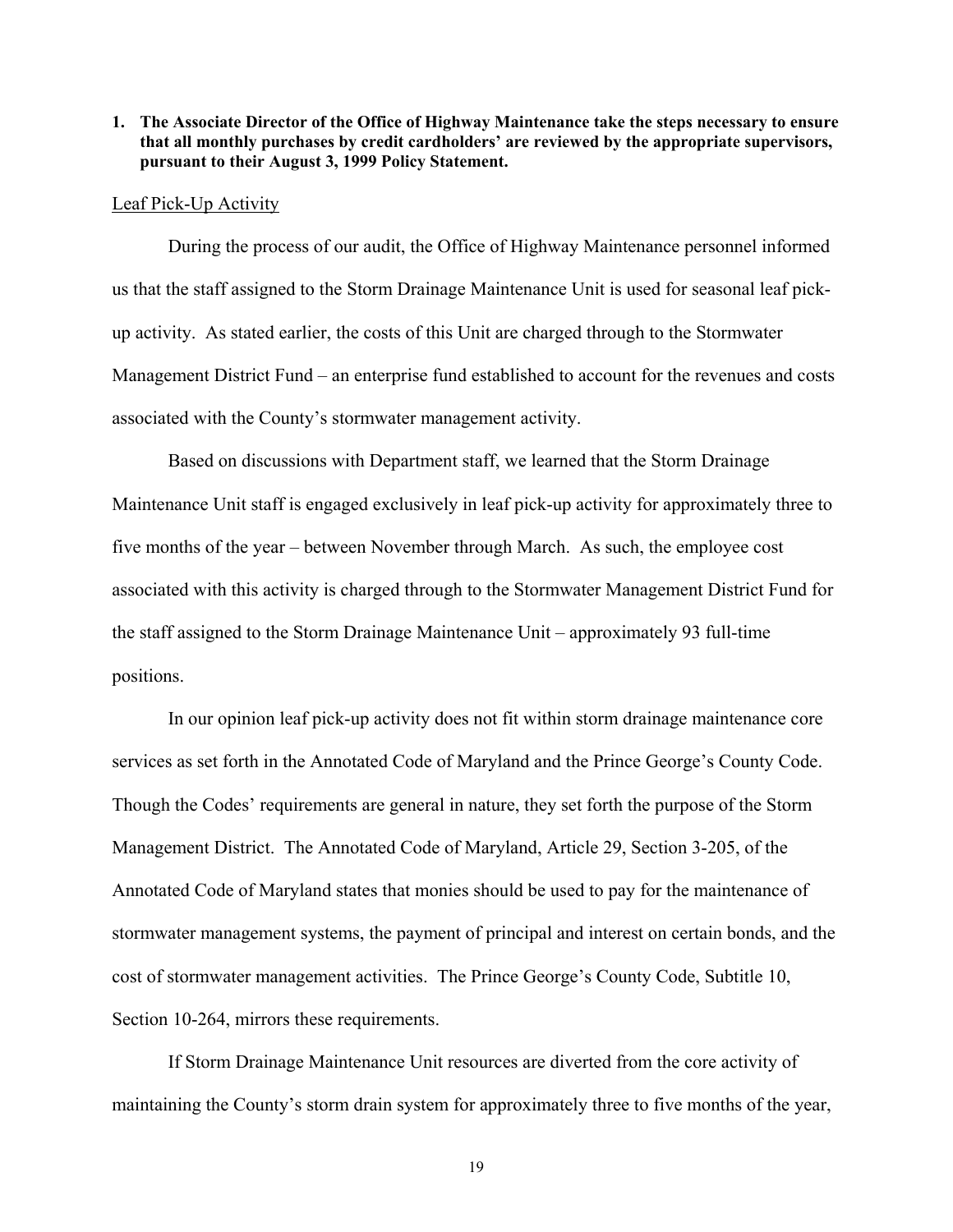this will certainly have a detrimental effect on the upkeep of the system, and may cause a corresponding backlog in preventative maintenance services. Further, we surveyed four Counties in the Washington metropolitan area in order to determine what the standard industry practice was pertaining to leaf pick-up services. We discovered that none of these other Counties' stormdrain maintenance functions performed leaf pick-up activity.

Leaf pick-up activity was only assigned to the Storm Drainage Maintenance Unit as a cost cutting/job retention measure in the early 1990's. This was done to take advantage of other sources of funds outside of the County's General Fund. Prior to that, the General Fund, not the Stormwater Management District Fund, was funding this activity.

We recognize that this is a debatable issue, but we believe that the Office of Highway Maintenance should re-evaluate the appropriateness of charging employee time spent on leaf pick-up activity through to the storm drainage activity. We present this item for the Department's further review and are not making any recommendations at this time.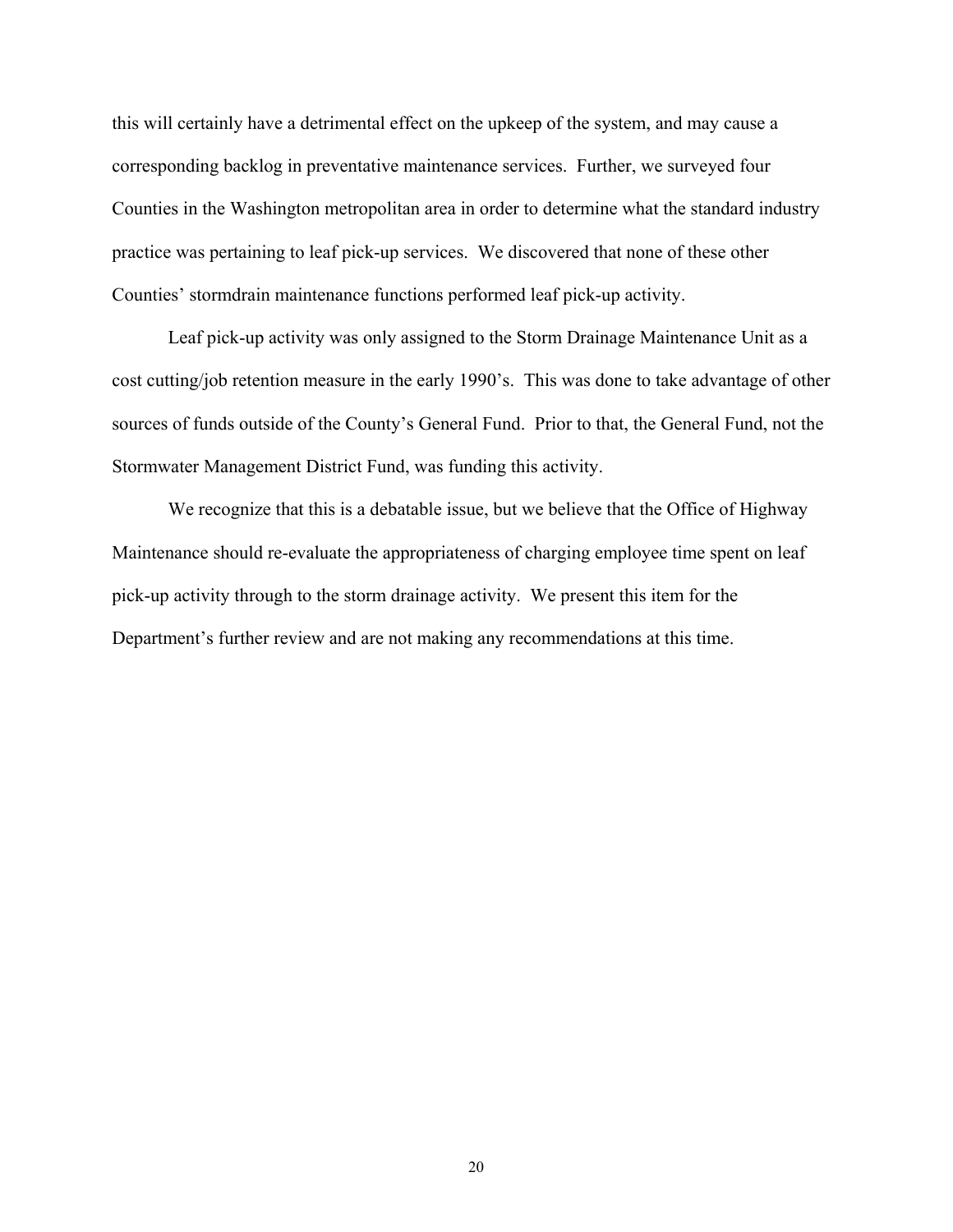### CHAPTER 3

### FEES-IN-LIEU

#### INTRODUCTION AND SCOPE

The Department of Public Works and Transportation (Department) is responsible for maintaining County roads. The Department also is responsible for reviewing and approving permit applications for road construction that are submitted through the County's construction/building permit process or directly through the Department.

Applicants, as an alternative to building the road themselves, can request the Department for a fee-in-lieu payment to the County for all or part of the road construction in the amount equal to the value of the work as estimated by the Department, plus a 25.0% contingency. The Engineering Section calculates the amount of the fee-in-lieu, which normally is paid prior to obtaining the permit. However, there are incidents in which the feein-lieu is paid in installments while construction is underway.

During our audit, we reviewed the process for calculating fee-in-lieu payments and reviewed the adequacy of the monitoring and tracking mechanisms for fee-in-lieu payments.

### FINDINGS, COMMENTS AND RECOMMENDATIONS

The Engineering Section receives requests for fee-in-lieu payments. The District Engineers calculate the fee-in-lieu payment based on construction material costs and blue prints for the road construction. The District Engineers maintain a log of all applicants and the fees due. Each permit application is recorded in the automated permit system where various data is maintained on the permitee and all applicable permit fees required to obtain the permit. The District Engineers forward manual records regarding the fee-in-lieu payments to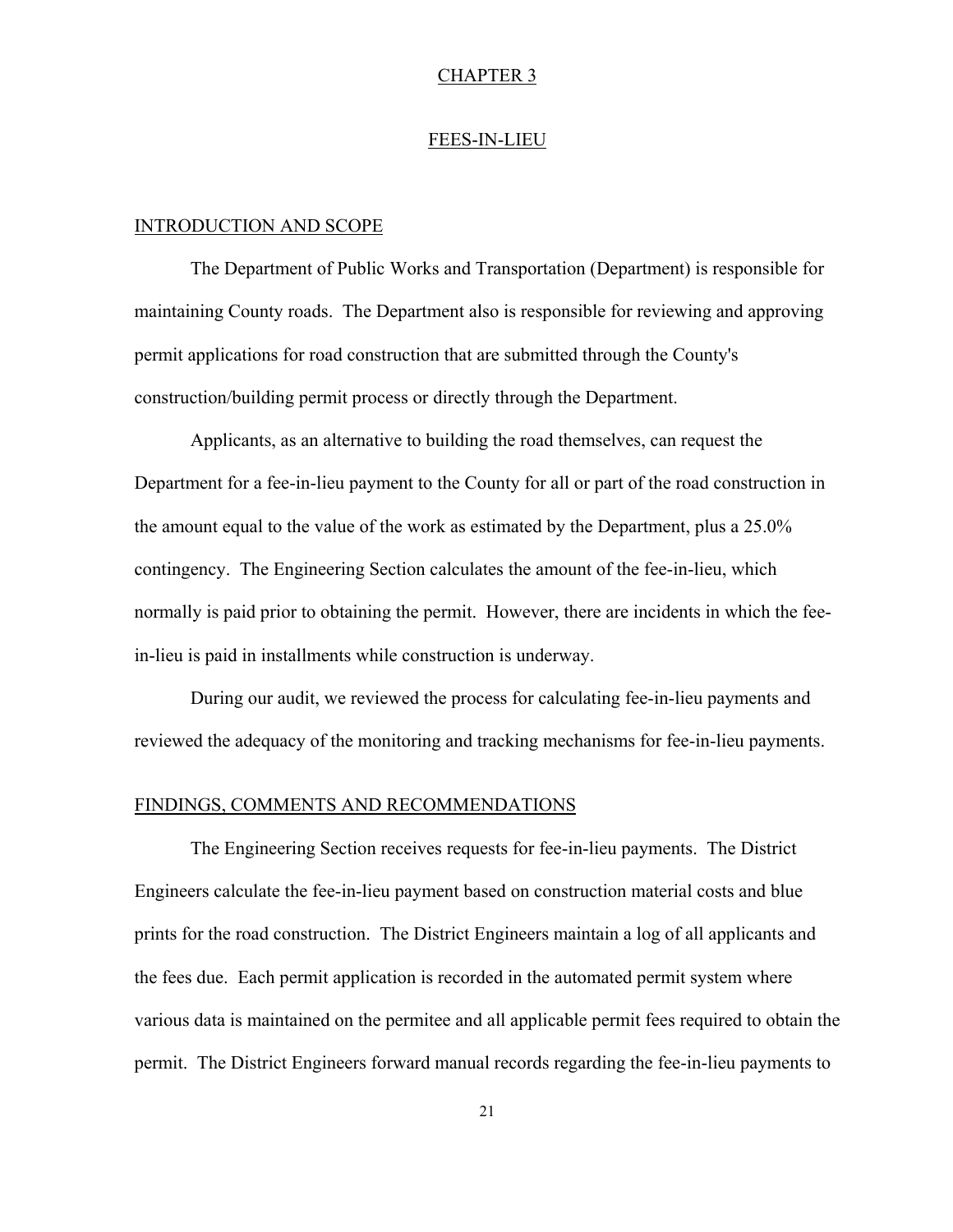the Department's Permits Section and Program Control Division for collection, tracking and monitoring purposes.

The Permits Section monitors the permit application records to ensure that all permit fees are paid prior to the permit being issued. The Program Control Division monitors and tracks all fee-in-lieu payments to ensure that all fee-in-lieu payments are properly received and recorded by the Department.

During our review, we learned that the automated permit system contains various screens for recording various permit data. The Fees screen has various boxes that can be checked to indicate the type of fees that need to be paid to obtain the permit. Additionally, the Conditions screen can be used to record data regarding fees, exceptions, and other data related to the permit.

We found that adequate processing steps are in effect to ensure that fees are collected, however, the use of the County's automated permit system could be used to enhance tracking and monitoring fee collections. The Fees and Conditions screens in the permit system should be used to indicate when fee-in-lieu payments are due, what the fee amount is, and other data regarding the fee payments such as yearly payment arrangements. Additionally, the use of the permit system would reduce the amount of paper records required to document and track payments. We recommend that:

**1. The Director of the Department of Public Works and Transportation require the District Engineers to record fee-in-lieu payments in the automated permit system (check box for fee-in-lieu in the permit system's Fees screen, and record data and the amount of the fee-in-lieu in the permit system's Conditions screen). The Department's Permits Section staff should then review these permit system screens to ensure that all fees due are collected.**

Depending on the amount of the fee, the fee-in-lieu payments are received by the Permits Section or by the Program Control Division. The payment and an Agency/Activity Collection/ Transmittal Report (Transmittal Report) are forwarded to the Office of Finance,